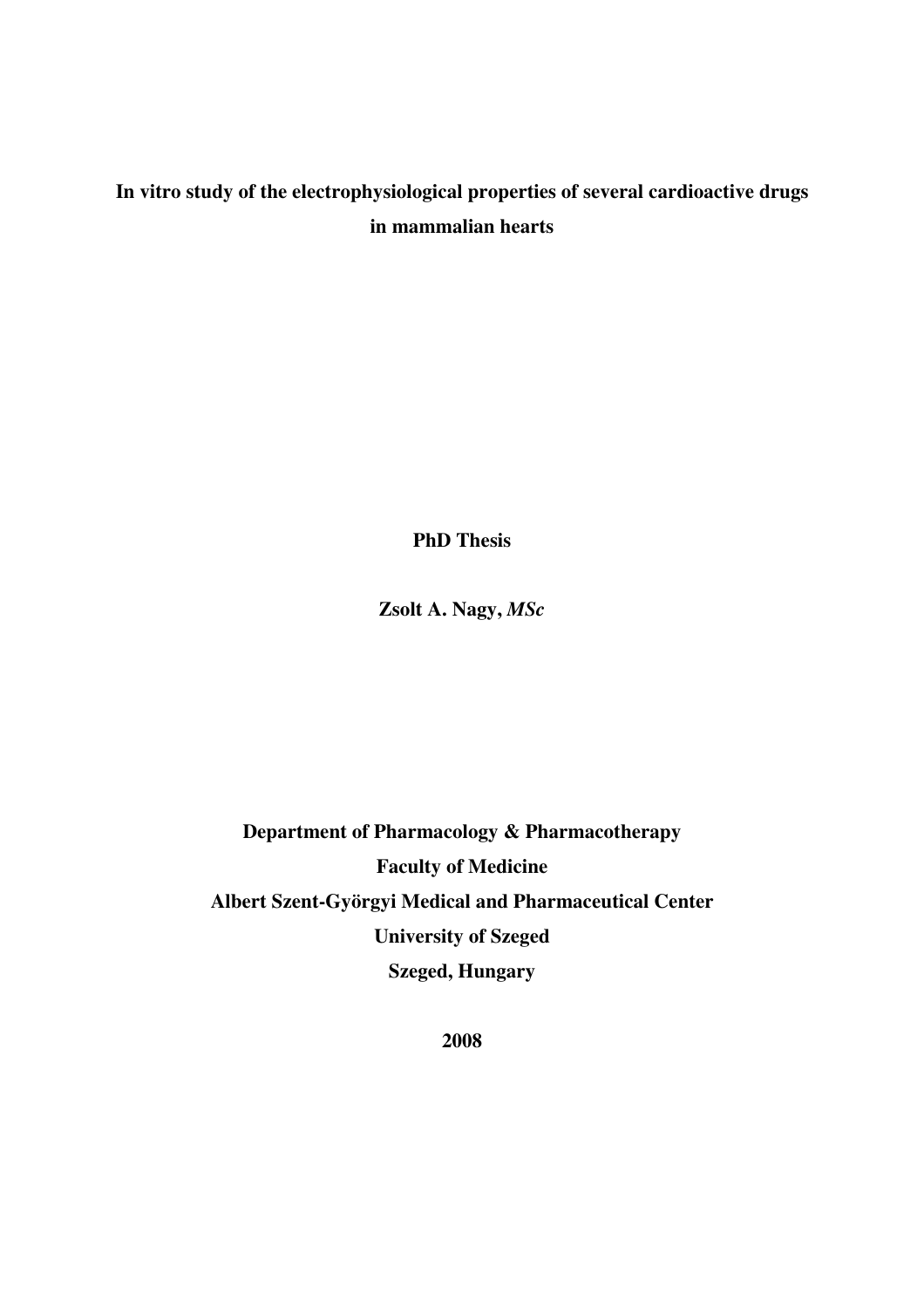# **1. Introduction**

Cardiovascular diseases, and in particular, cardiac arrhythmias, such as ventricular fibrillation have a leading role in mortality in developed countries. The most serious ventricular arrhythmia – ventricular fibrillation – causes the death of more than 3.000.000 people all over the world and 300.000 – 350.000 people in the USA and Europe annually, which statistically means that one person dies every minute on each continent. In Hungary exact data are not available, but according to calculations there are  $25.000 - 26.000$  sudden cardiac death cases annually, or  $50 - 60$  deaths per day. In the majority of the cases sudden cardiac death occurs when victims are not in hospital, consequently, survival probability is very low. Most frequently (50 %) the background of the on-the-spot diagnosed circulation collapse is ventricular tachycardia /fibrillation/. Sudden cardiac death is often the very first sign of the symptom-free cardiovascular disease. Sudden cardiac death is a complex national health problem affecting families and having significant social and economic consequences, since usually it is the head of the family, a seemingly healthy man, who dies tragically. Survivors of the crisis can live a life of full volume in good conditions provided that they get the most appropriate treatment. Accordingly, cardiac arrhythmias represent a major area of cardiovascular research. One of the main goals of pharmacological research is to develop a safe ventricular antiarrhythmic drug that can be applied either in acute cases or for treating postinfarction patients.

According to the classification of Vaughan Williams (1970), based on electrophysiological actions, the antiarrhythmic drugs can be defined by four classes. Class I consist of antiarrhythmic agents that block sodium channels, reducing the maximum increase rate of depolarization ( $V_{max}$ ). Class II agents are the β-blockers, the Class III drugs act through delaying repolarization of cardiac myocytes and thus cause a lengthening of APD (potassium-channel blockers), while Class IV antiarrhythmics block calcium currents in cardiac tissue.

Concepts regarding the treatment of cardiac arrhythmias changed significantly in the past decade, owing to the revolutionary development of electrophysiological methods (patchclamp, molecular biology). The Cardiac Arrhythmia Suppression Trial (CAST) showed that flecainide and encainide, two Class I/C sodium channel blocker antiarrhythmic drugs, increased mortality rates approximately threefold compared with placebo due to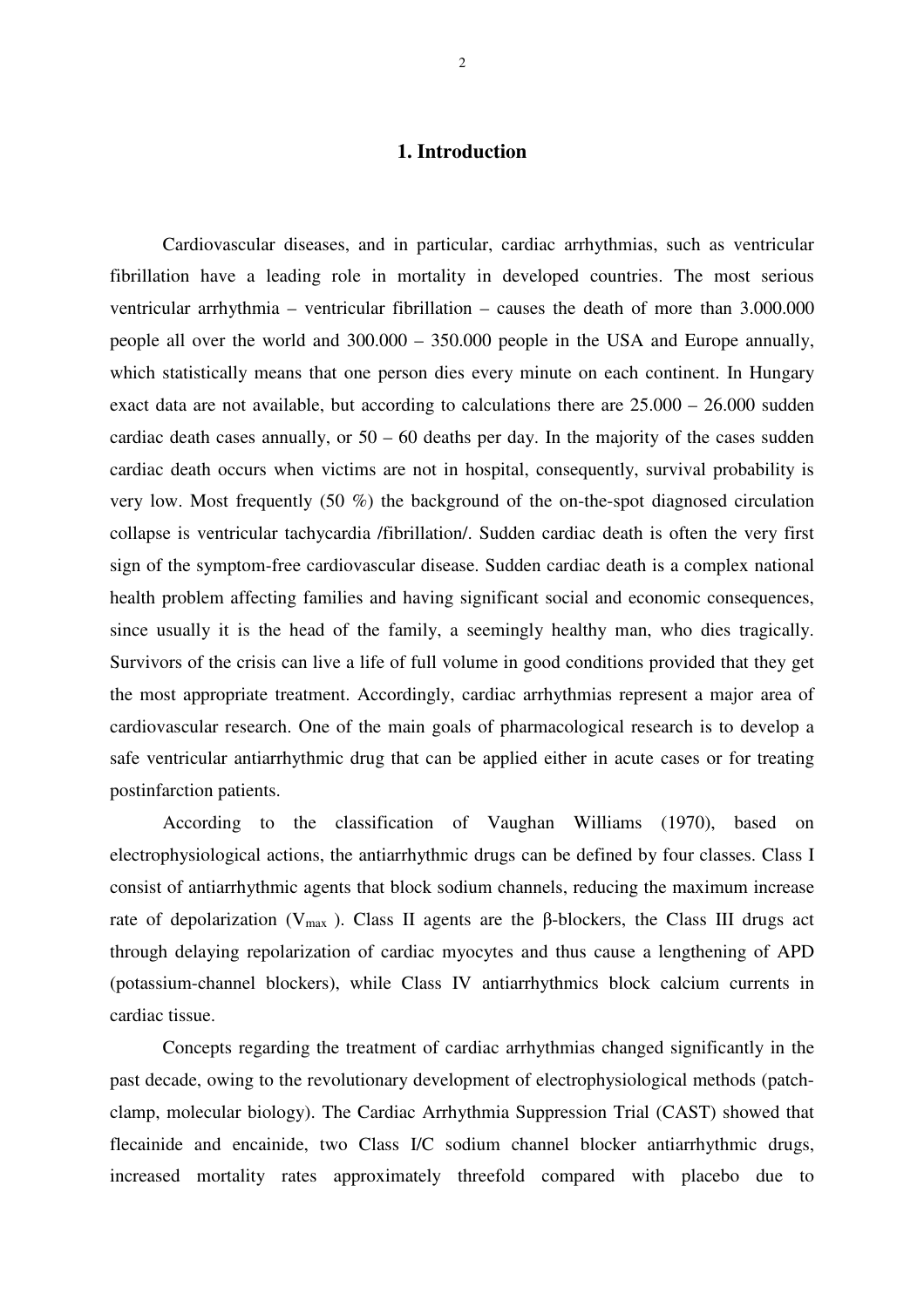proarrhythmic effects. Consequently, the interest of drug development for treatment of ventricular tachycardia (VT) and atrial fibrillation (AF) has been shifted toward those agents that prevent and terminate re-entrant arrhythmias by prolonging the action potential duration (APD) and effective refractory period (ERP), resulting in an increase in arrhythmia wavelength and a block development within the re-entrant circuit.

Class III antiarrhythmic action, *i.e.* lengthening of cardiac action potential duration (APD) and prolongation of the repolarization, is usually caused by blockade of one or more potassium channels. Sodium channels are not affected, thus conduction velocity remains unchanged. A great number of non-cardiac drugs cause lengthening of repolarization in both ventricular muscle cells and Purkinje fibres by using a similar mode of action.

One arrhythmogen factor that can result in ventricular arrhythmias occurring in myocardial ischaemia or poisoning with digitalis is delayed afterdepolarization (DAD), which arises in heart muscle cells following  $Ca^{2+}$  overload. Reducing the incidence of these trigger mechanism (DAD) or their pharmacological blockade would be extremely desirable from a clinical point of view.

Maintenance of the  $Ca^{2+}$  homeostasis in the myocardium is mainly regulated by the sodium-calcium exchanger (NCX). Mammalian  $Na<sup>+</sup>/Ca<sup>2+</sup>$  exchangers are members of three branches of a much larger family of transport proteins [the CaCA  $(Ca^{2+}/cation$  antiporter) superfamily] whose main role is to provide control of  $Ca^{2+}$  flux across the plasma membranes or intracellular compartments. Since cytosolic levels of  $Ca^{2+}$  are much lower than those found extracellularly or in sequestered stores, the major function of NCX is to extrude  $Ca^{2+}$  from the cytoplasm. The exchangers are, however, fully reversible and thus, under special conditions of subcellular localization and compartmentalized ion gradients, NCX may allow  $Ca^{2+}$  entry and may play more specialized roles in  $Ca^{2+}$  movement between compartments. The NCX branch of  $\text{Na}^{\dagger}/\text{Ca}^{2+}$  exchangers comprises three members: NCX1 has been most extensively studied, and is broadly expressed with particular abundance in heart, brain and kidney, NCX2 is expressed in brain, and NCX3 is expressed in brain and skeletal muscle.

It is known that NCX, at the forward mode, extrudes  $Ca^{2+}$  from the cell to the extracellular space during diastole, at relatively low free cytoplasmic  $Ca^{2+}$  concentration and negative transmembrane potential. Since the extrusion of one  $Ca^{2+}$  is coupled with 3 Na<sup>+</sup> entering the cell, during the forward mode of the NCX net inward current is carried, which can cause substantial depolarization leading to early (EAD) and delayed (DAD) afterdepolarizations, especially when intracellular  $Ca^{2+}$  is elevated. EAD and DAD is generally thought to play an important role in arrhythmogenesis, especially in conditions where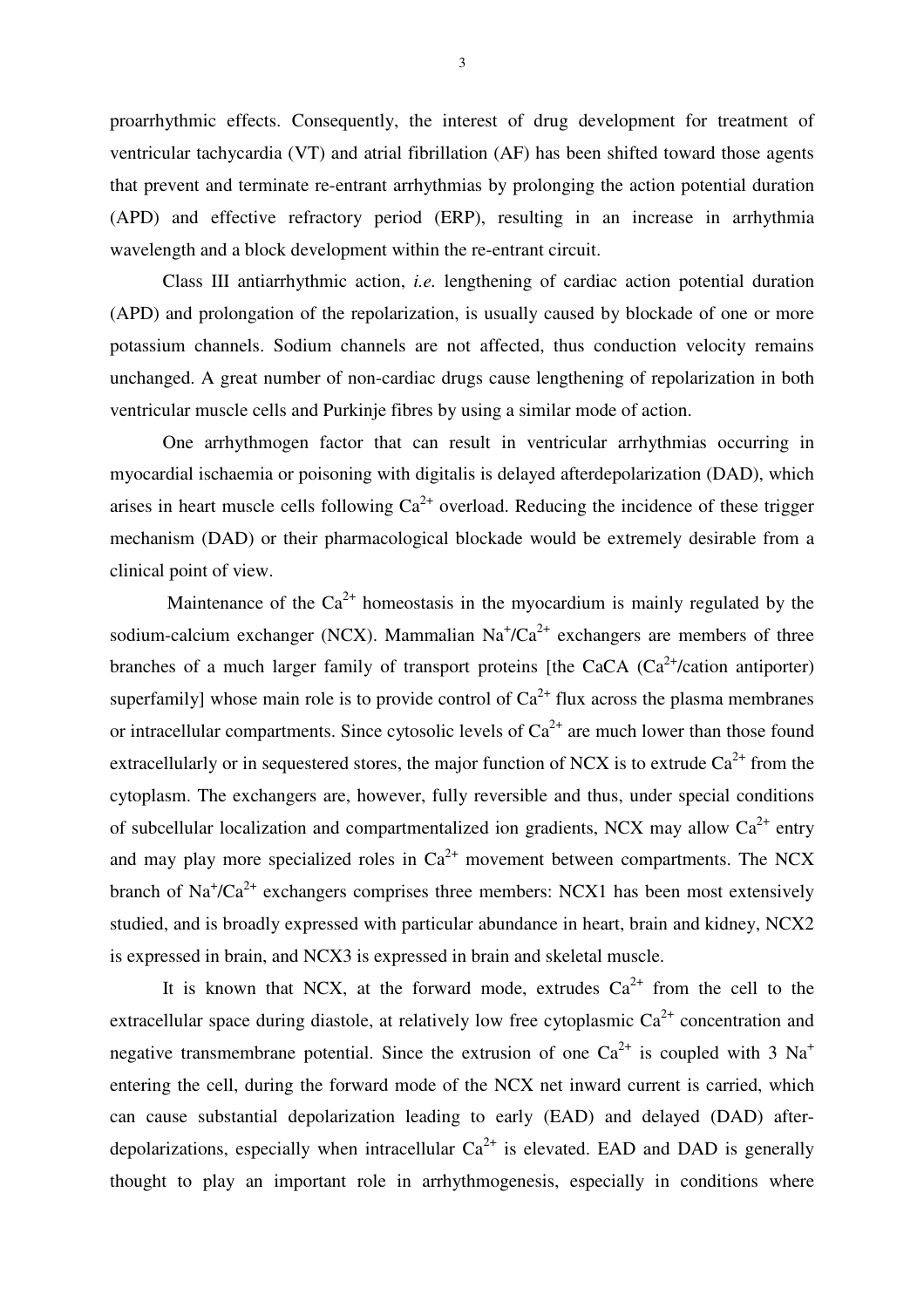potassium conductance is decreased, such as heart failure. Therefore one may speculate that specific blockers of NCX could be potential antiarrhythmics in dysrhythmias related to  $Ca^{2+}$ overload. This hypothesis could not be directly tested since the available NCX inhibitors, at least in higher concentrations, also decreased the L-type calcium current  $(I_{Ca})$  which in turn decreased intracellular  $Ca^{2+}$  load, thereby indirectly changing the magnitude of NCX. In 1996 it was found that KB-R7943 (2-[2-[4-94-nitrobenzyloxy)phenyl]ethyl]isothiourea), an effective inhibitor of NCX in the reverse mode but not in the forward mode, reduced the incidence of ischaemia and reperfusion arrhythmia induced by calcium overload. However, KB-R7943 also inhibits the L-type calcium current which makes the interpretation of its antiarrhythmic effect rather uncertain.

In 2001, Matsuda et al. reported SEA-0400 (2-[4-[(2,5-difluorophenyl)methoxy]phenoxy]-5-ethoxy-aniline), a newly developed, more potent, and selective NCX inhibitor. It is completely coincidental that SEA-0400 and KB-R7943 have a common benzyloxyphenyl structure, suggesting that this portion is important for inhibitory action against NCX.

SEA-0400 is highly specific for NCX because it hardly inhibits other receptors, channels and transporters. In 2002, SN-6 was found by screening newly synthesized benzyloxyphenyl derivatives for NCX1 inhibition. This compound showed inhibitory potency for NCX1 similar to KB-R7943, but was more specific for NCX1 than KB-R7943.

One of the goals of my PhD project was to investigate the effect of SEA-0400 on the NCX and I<sub>Ca</sub> currents of dog ventricular myocytes, and also on the formation of EAD and DAD in the dog ventricular muscle and Purkinje fibres, using the conventional microelectrode and patch-clamp techniques.

In the case of antiarrhythmic drugs the delicate balance between drug efficacy and unexpected adverse side effects is narrower than in any other class of therapeutic agents. Sotalol, amiodarone, ibutilide and dofetilide are moderately effective in patients with chronic atrial fibrillation. However, amiodarone appears to be most efficacious. Moreover, amiodarone and dofetilide is efficacious in patients who have had a myocardial infarction and those with heart failure. The safety of commercially available d,l-sotalol in these patients is poorly understood. *Torsades de pointes* is the most serious adverse effect of sotalol and dofetilide. Amiodarone has minimal proarrhythmic risk, but has numerous noncardiac toxicities that require frequent monitoring. Dronedarone, a noniodinated benzofuran derivative, has been shown to be more effective in vivo than amiodarone in several arrhythmia models, particularly in preventing ischemia- and reperfusion-induced ventricular fibrillation and in reducing mortality. However, further experimental studies and long-term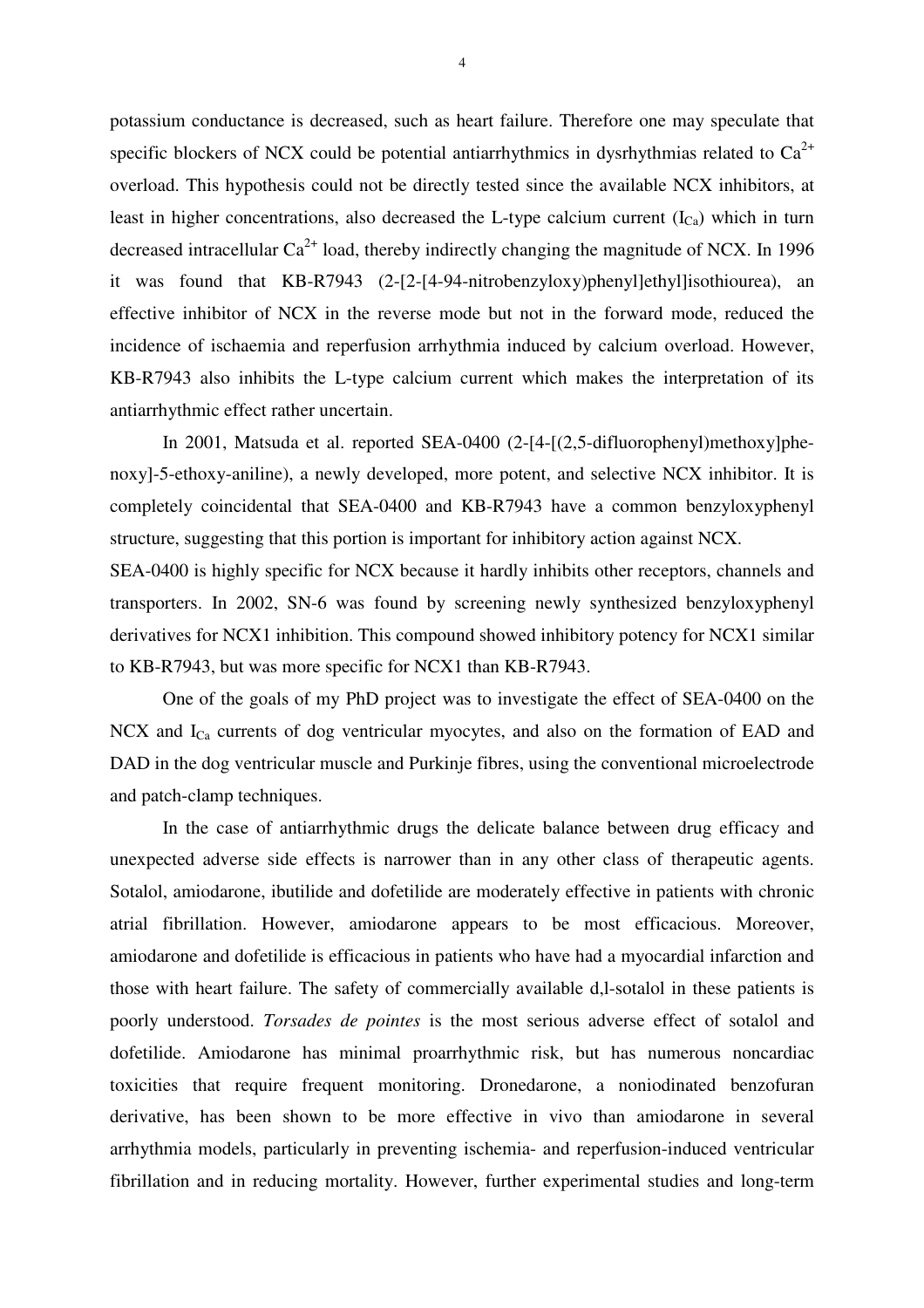clinical trials are required to provide additional evidence of efficacy and safety of this drug. Azimilide statistically reduced the incidence of new atrial fibrillation in recent survivors of myocardial infarction at high risk for sudden cardiac death. In addition, class III antiarrhythmic agents are increasingly being used as adjunct therapy to decrease the frequency of ICD discharges in patients with ventricular arrhythmias and implantable cardioverter defibrillators (ICDs). The antiarrhythmic efficacy of most pure class III drugs is compromised by their inherent property to induce excessive lengthening of the action potential (reverse frequency dependence) and their inability to prolong the action potential when most needed, namely during tachycardia. Overall, an ideal antiarrhythmic agent does not exist, and drug selection should be highly individualized.

Based on these results in antiarrhythmic field we synthesized a series of molecules that combine several modes of actions to find a drug that has powerful antiarrhythmic potential with lack of proarrhythmic side effects. One possible direction of development was to test the combination of the hydroxy-benzopyran ring of vitamin E with the methylsulfonylaminophenyl moiety of class III antiarrhythmic drugs. Specifically, the new compounds combine pharmacophores identified for the most active Class III antiarrhythmics. Thus, they contain two aromatic rings, one methylsulfonyl amino group, and at least one tertiary amine, such as a 1,4-piperazine or methylamine moiety.

Evaluation of the antiarrhythmic and antioxidant activity of the new compounds was carried out on isolated rat heart preparations using the non-recirculating Langendorff mode. The new analogues were present, at 10  $\mu$ M concentration, during ischaemia and reperfusion. Selected compounds were further studied by a conventional microelectrode method in order to get insight into their cellular mode of action.

Another possible area for development of new antiarrhythmics are amiodarone-like drugs, that combine Class IB+III antiarrhythmic effects. Our chemical collaboration partner designed and developed a new agent, SZV-123, that based on some preliminary screening proved to have strong antiarrhythmic potential, therefore it was selected for a more intensive electrophysiological screening project. We have analysed the effects of SZV-123 on the action potential parameters and main repolarizing transmembrane ionic currents by applying the conventional and whole-cell patch-clamp techniques.

Ventricular repolarization is governed by a fine balance between inward currents, such as the fast sodium  $(I_{Na})$  and the L-type calcium  $(I_{Ca})$  currents, and outward currents, such as the transient outward  $(I_{to})$ , rapid delayed rectifier  $(I_{Kr})$ , slow delayed rectifier  $(I_{Ks})$  and inward rectifier  $(I_{K1})$  potassium current. Under normal conditions impairment or block of one type of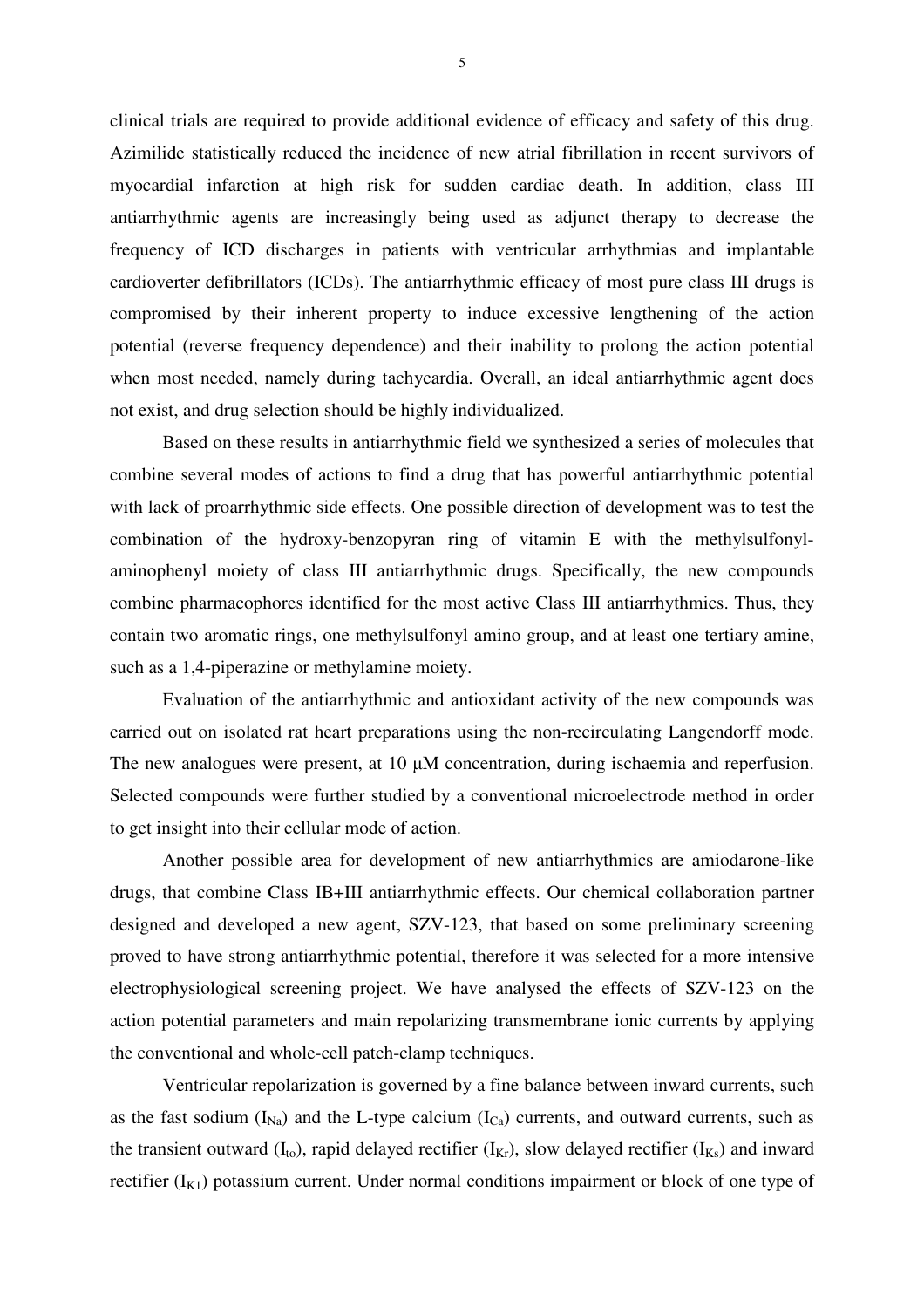outward potassium currents can not be expected to cause excessive and potentially dangerous APD lengthening, since other potassium currents may provide sufficient repolarizing capacity, which can be considered as a "repolarization reserve". However, in situations where the density of one or more types of potassium channels is decreased by inheritance or remodelling, inhibition of other potassium channels may lead to unexpectedly augmented APD prolongation, resulting in proarrhythmic reactions. Genetic channelophathies of certain potassium channels, which normally contribute to repolarization, can attenuate the capability of the heart to repolarize.

The rapid component of the delayed rectifier potassium current  $(I_{Kr})$  has been identified in several mammalian species, including human. Pharmacological agents that selectively block  $I_{Kr}$  (e.g., E-4031, sotalol and dofetilide) markedly increase APD, QT duration and ventricular refractoriness, and high doses of these drugs are associated with the induction of *Torsades de Pointes*. Mutations in ion channel genes, including HERG and KCNE2, that suppress  $I_{Kr}$  result in a specific form of the inherited long QT syndrome, the LQT2, which is also associated with rhythm disorders and an increased incidence of sudden cardiac death. As such,  $I_{Kr}$  plays a major role in action potential repolarization in health and in specific cases of arrhythmogenesis.

The role of the slow delayed rectifier potassium current  $(I_{Ks})$  in human ventricular muscle action potential repolarization, on the other hand, has been often debated. As with  $I_{Kr}$ ,  $I_{Ks}$  has been identified in several mammalian species, including humans and mutations in KCNQ1 and KCNE1, the alpha and beta-subunits of the  $I_{Ks}$  potassium channel, are associated with another specific form of the inherited long QT syndrome, LQT1. We previously reported that complete pharmacological block of  $I_{Ks}$ , by either chromanol 293B or L-735,821, has little effect on APD in isolated dog and rabbit ventricular muscle over a wide range of physiologic pacing frequencies. These findings led us to speculate that  $I_{Ks}$  normally plays little role in ventricular muscle action potential repolarization. However, when APD is abnormally long,  $I_{Ks}$  likely provides an important safety mechanism that when removed increases arrhythmic risk. Our previously reported findings have now been confirmed by other investigators and supported by computer simulations suggesting that  $I_{Ks}$  does not play a role in adaptations of APD to changes in heart rate. However, the role of  $I_{Ks}$  in human ventricular muscle remains controversial; although, our preliminary characterization of  $I_{Kr}$  and  $I_{Ks}$  in isolated human ventricular myocytes suggests that these currents behave much the same as they do in isolated dog and rabbit ventricular myocytes. The purpose of the present study, therefore, was to confirm our initial findings while further elucidating the role of  $I_{Ks}$  in normal human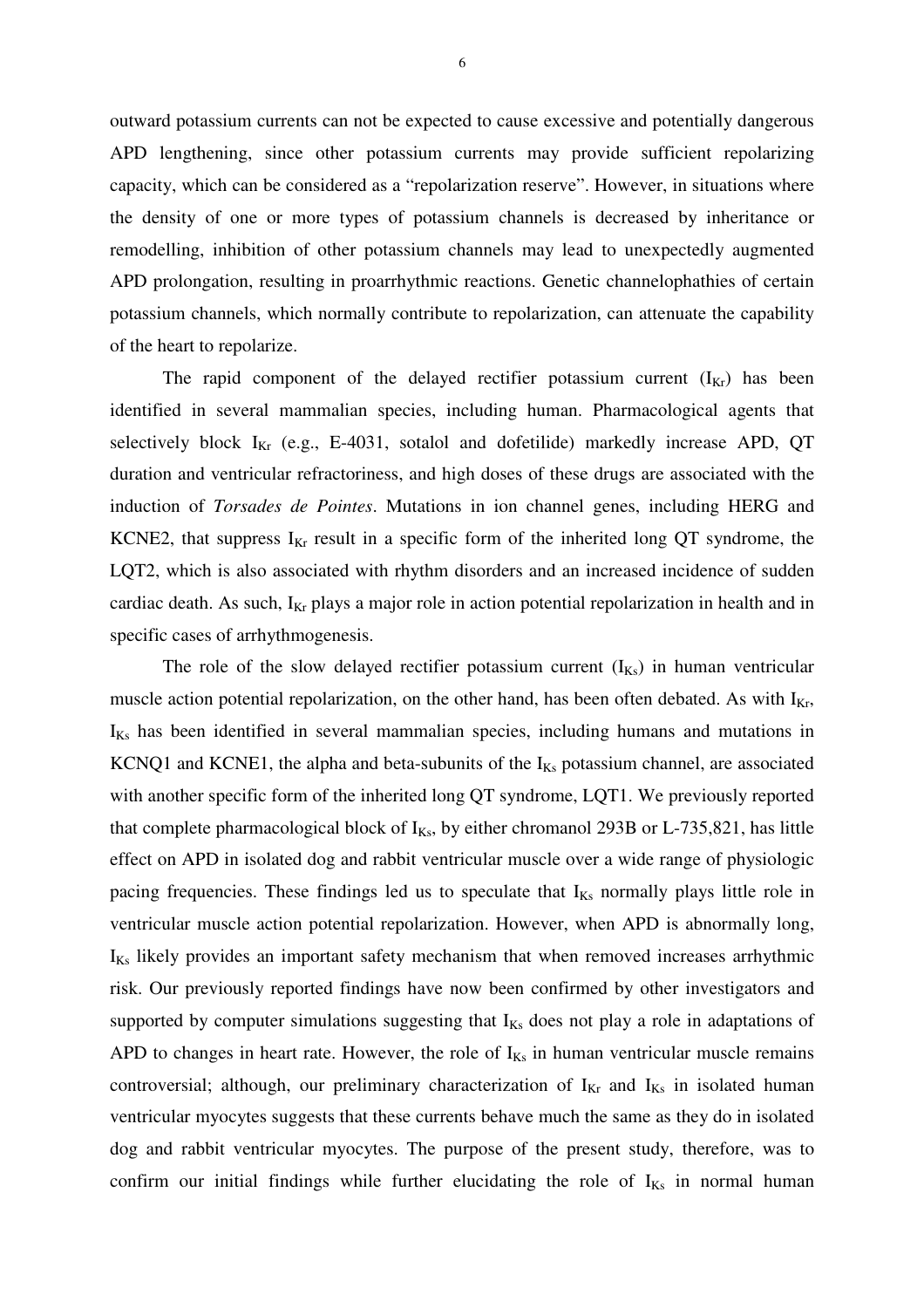ventricular muscle action potential repolarization and in preparations where repolarization reserve was attenuated and sympathetic activation was increased by exogenous dofetilide and adrenaline.

In addition, we investigated and compared the role and relative contribution of two particularly important repolarizing potassium currents  $I_{Kr}$  and  $I_{K1}$  to the repolarization in human, dog and rabbit hearts at the cellular levels.

# **2. Major specific experimental goals**

- a.) To study the effect of SEA0400, a newly developed NCX inhibitor devoid of  $I_{Ca}$ blocking property, on the NCX and  $I_{Ca}$  currents of dog ventricular myocytes, and also on the formation of EAD and DAD in the dog ventricular muscle and Purkinje fibres.
- b.) To investigate the *in vitro* electrophysiological effects of a series of molecules that combine the hydroxy-benzopyran ring of vitamin E with the methylsulfonyl-aminophenyl moiety of Class III antiarrhythmic drugs, that can represent novel cardioprotective compounds with improved efficacy in the treatment of life-threatening arrhythmias in rabbit cardiac preparations.
- c.) To investigate the *in vitro* electrophysiological effects of SZV-123, a new amiodaronelike (combined Class IB+III) antiarrhythmic, that can be a novel cardioprotective compound with improved efficacy in the treatment of life-threatening arrhythmias, in dog and rabbit cardiac preparations.
- d.) To elucidate the role of  $I_{Ks}$  current in normal human ventricular muscle, and in preparations where repolarization reserve was attenuated and sympathetic activation was increased by exogenous dofetilide and adrenaline.
- e.) To study and compare the role and relative contribution of rapid delayed rectifier  $I_{Kr}$ and inward rectifier potassium currents  $(I_{K1})$  in the repolarization of human, dog and rabbit ventricular muscle.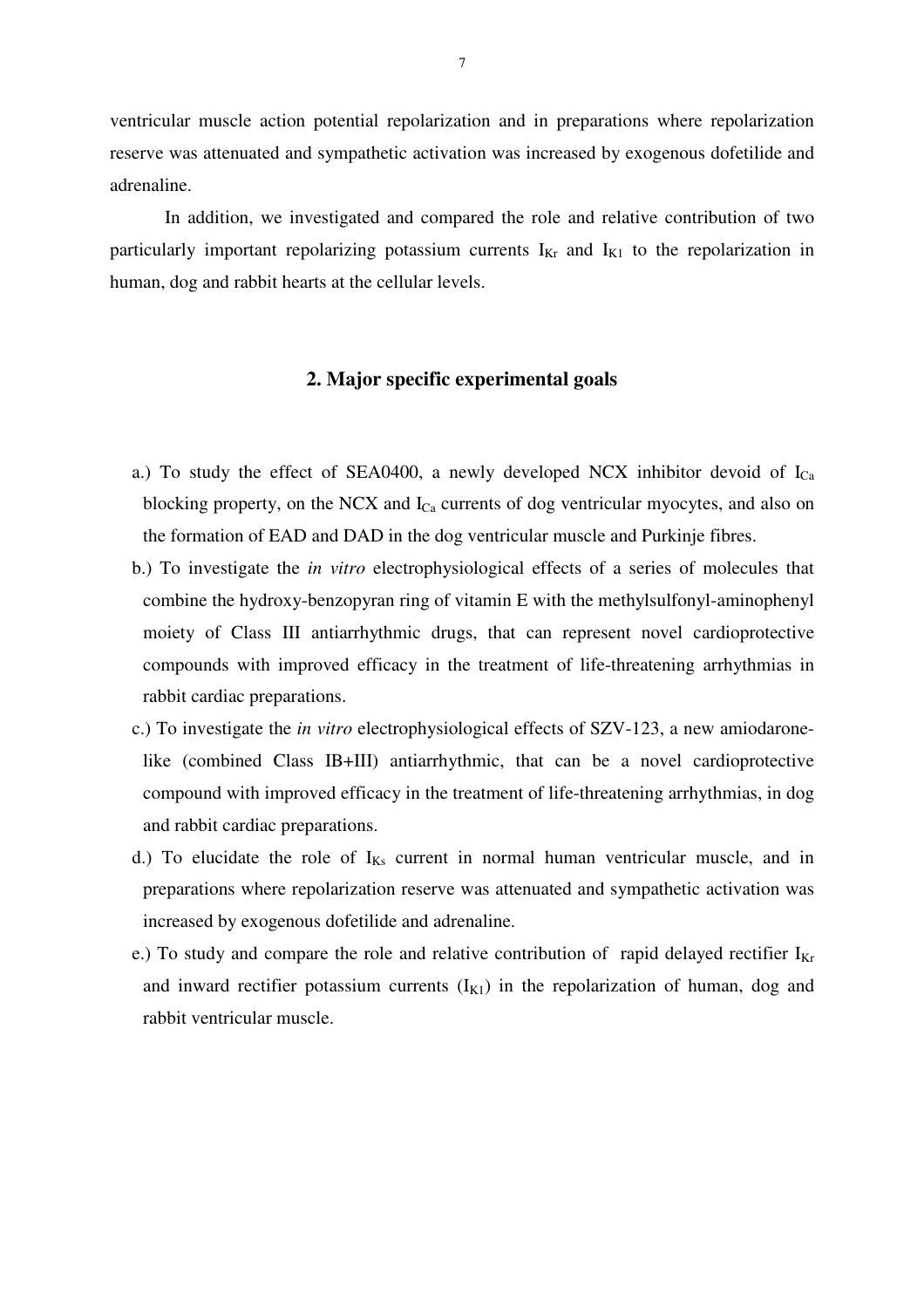#### **3. Methods**

## **3.1. Species and cardiac preparations**

Experiments were carried out in ventricular preparations isolated from dog, rabbit hearts and from undiseased human cardiac ventricular preparations. The protocols used on rabbit and dog cardiac preparations were conducted in compliance with the *Guide for the Care and Use of Laboratory Animals* (USA NIH publication No 85-23, revised 1985), and were approved by the review board of Committee on Animal Research (CAR) of the Albert Szent-Györgyi Medical University (54/1999 OEj).

Human hearts were obtained from organ donors whose hearts were explanted to obtain pulmonary and aortic valves for transplant surgery. Before cardiac explantation, organ donor patients did not receive medication, except dobutamine, furosemide, and plasma expanders. The investigations conform to the principles outlined in the Declaration of Helsinki and all experimental protocols were approved by the Albert Szent-Györgyi Medical University Ethical Review Board (No. 51-57/1997). Proper consent was obtained for use of each individual's tissue for experimentation.

#### **3.2. Conventional microelectrode technique**

Cardiac preparations (trabeculae, papillary muscle and Purkinje fibres) from untreated New-Zealand white rabbits and adult mongrel dogs of either sex and from undiseased human ventricles were used. The preparations were immediately rinsed in oxygenated Locke's solution containing (in mM): NaCl 123, KCl 4.7, NaHCO<sub>3</sub> 20, CaCl<sub>2</sub> 1.8, MgCl<sub>2</sub> 1.0 and Dglucose 10. The pH of this solution was  $7.35 \pm 0.05$  when gassed with 95% O<sub>2</sub> and 5% CO<sub>2</sub> at 37 °C. The tip of the papillary/trabeculae muscles obtained from the right ventricle were individually mounted in a tissue chamber (volume 50 ml). Each ventricular preparation was initially stimulated (HSE (Hugo Sachs Elektronik) stimulator type 215/II, March-Hugstetten, Germany) at a basic cycle length (BCL) of 1000 ms (frequency=1 Hz), using 2 ms rectangular constant voltage pulses isolated from ground and delivered across bipolar platinum electrodes in contact with the preparation. Each preparation was allowed to equilibrate for least 1, while they were continuously superfused with Tyrode's solution. Temperature of the superfusate was kept constant at 37 °C. Transmembrane potentials were recorded using conventional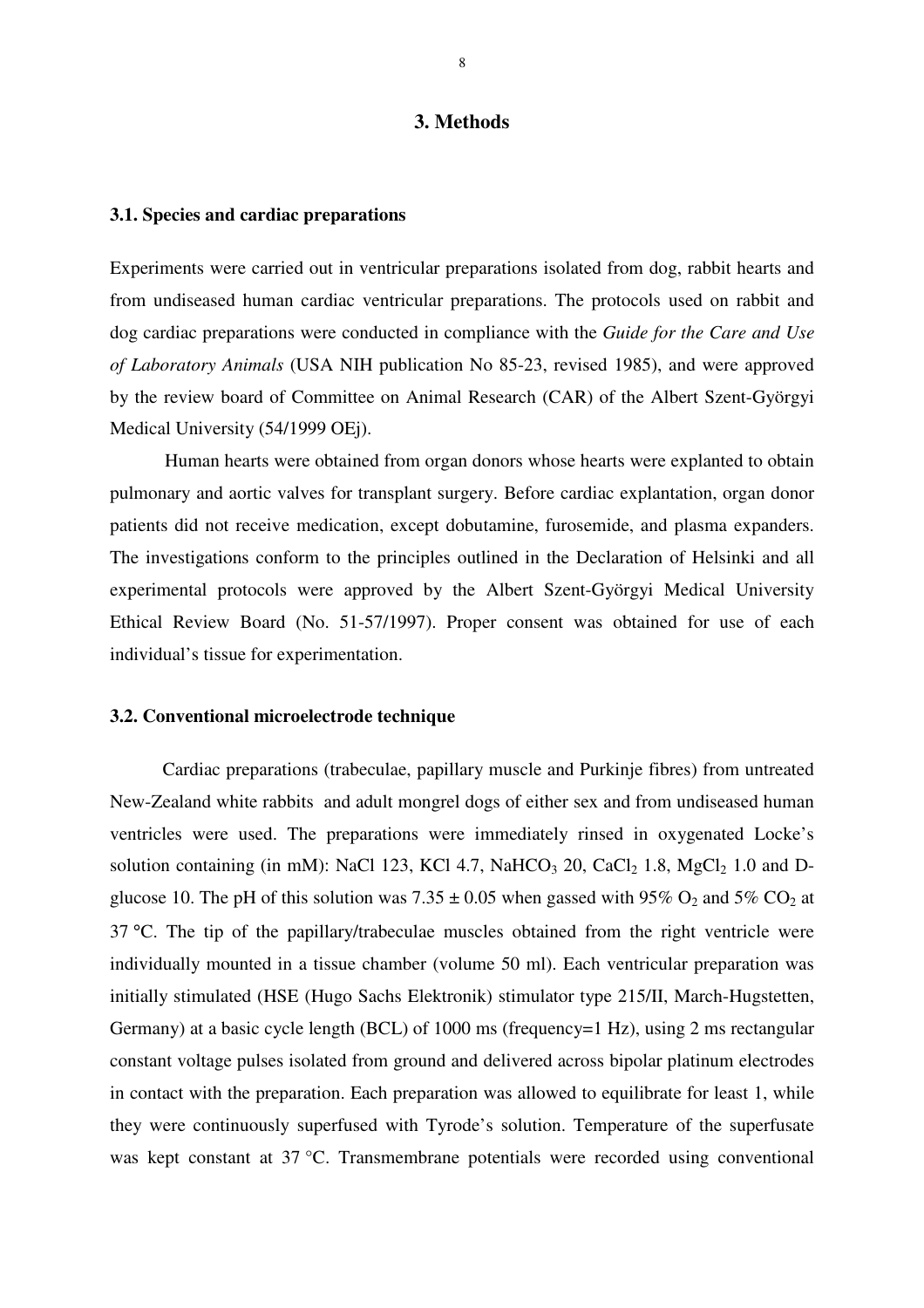microelectrode techniques. Microelectrodes filled with 3M KCl and having tip resistances of 15-20 Mohm were connected to the input of a high impedance electrometer (HSE microelectrode amplifier type 309), which was connected to ground. The first derivative of transmembrane potentials was electronically obtained by an HSE differentiator (type 309). The voltage outputs from all amplifiers were displayed on a dual beam memory oscilloscope (Tektronix 2230 100 MHz digital storage oscilloscope, Beaverton, OR, USA).

The maximum diastolic potential, action potential amplitude and action potential duration (APD) measured at 50 and 90% repolarization (APD<sub>50</sub>-<sub>90</sub>) were obtained using a software developed in our department (HSE-APES) on an IBM 386 microprocessor based personal computer connected to the digital output of the oscilloscope. After control measurements the preparations were superfused for 60 min with Tyrode's solution containing the compound under study, and then the electrophysiological measurements were resumed.

## **3.3. Whole cell patch-clamp measurements**

## *Isolation of rabbit, dog and human ventricular myocytes*

Single ventricular myocytes were obtained by enzymatic dissociation. The cells were stored at room temperature in HEPES buffered Tyrode solution. containing (mM): NaCl 144,  $NaH<sub>2</sub>PO<sub>4</sub> 0.33, KCl 4.0, CaCl<sub>2</sub> 1.8, MgCl<sub>2</sub> 0.53, Glucose 5.5, and HEPES 5.0 at pH of 7.4$ (adjusted with NaOH).

#### *Experimental protocols for potassium current measurements*

Membrane currents (potassium and calcium currents) were recorded with Axopatch-1D and 200B patch-clamp amplifiers (Axon Instruments, Union City, CA, USA.) using the whole-cell configuration of the patch-clamp technique. After establishing a high (1-10 Gohm) resistance seal by gentle suction, the cell membrane beneath the tip of the electrode was disrupted by suction or by application of 1.5 V electrical pulses for 1-5 ms. The series resistance was typically 4-8 Mohm before compensation (50-80%, depending on the voltage protocols). Experiments where the series resistance was high, or substantially increased during measurement, were discarded. Membrane currents were digitized using a 333 kHz analogue-to-digital converter (Digidata 1200 and 1322A, Axon Instruments) under software control (pClamp 7.0 and 8.0 Axon Instruments). Analyses were performed using Axon (pClamp 8.0) software after low-pass filtering at 1 kHz. All patch-clamp data were collected at  $37 \degree C$ .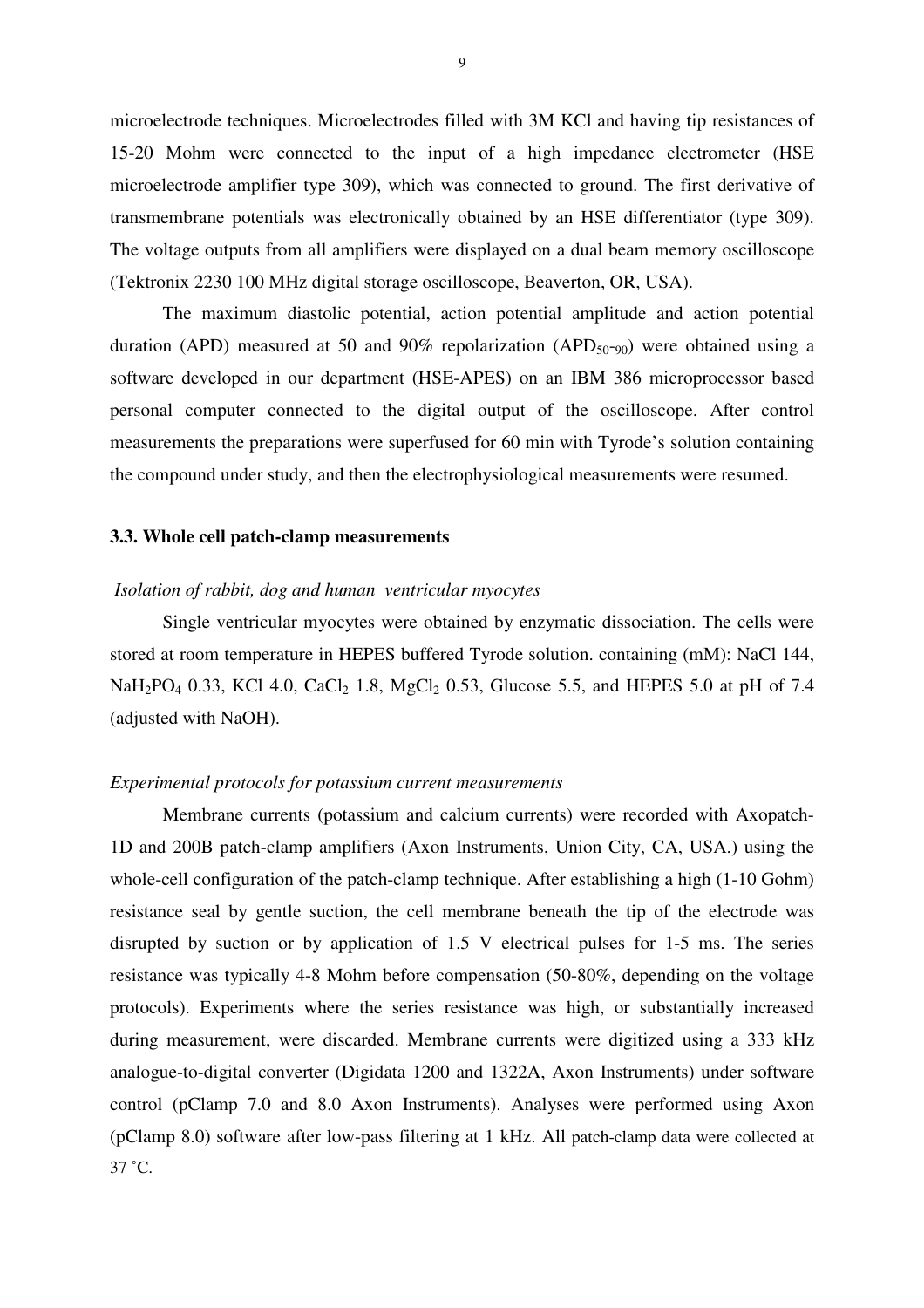#### **3.4. Drugs**

SEA-0400 was obtained from Orion Pharma (Espoo, Finland) and was dissolved in 100 % DMSO to make 30 mM stock solution.

Series of new drugs that combine the hydroxy-benzopyran ring of vitamin E with the methylsulfonyl-aminophenyl moiety of class III antiarrhythmic drugs were synthesised and tested. Effects of two families of compounds that were active in ischaemia and reperfusion studies were further analysed. One class contained the piperazine analogues, while the other contained the methylamino analogues. The compounds were dissolved in 100 % DMSO to make 10 mM stock solution.

 $I_{Kr}$  blockers D-sotalol (Bristol-Myers Squibb Co., Wallingford, CT, USA), E-4031 (Institute for Drug Research Ltd., Budapest, Hungary) and dofetilide (synthetised by chemical partner) were prepared daily from aqueous or DMSO stock. I<sub>Ks</sub> blockers chromanol 293B (Aventis Pharma, Frankfurt, Germany), HMR-1556 (Aventis Pharma) and L-735,821 (Merck-Sharpe & Dohme Co, West Point, PA, USA) were similarly diluted from stock solutions containing 100 % DMSO.

## **3.5. Statistical analysis**

 Results were compared using Student's t-tests for paired and unpaired data. Differences were considered significant when P< 0.05. Data are expressed as mean ± standard error of the mean (SEM)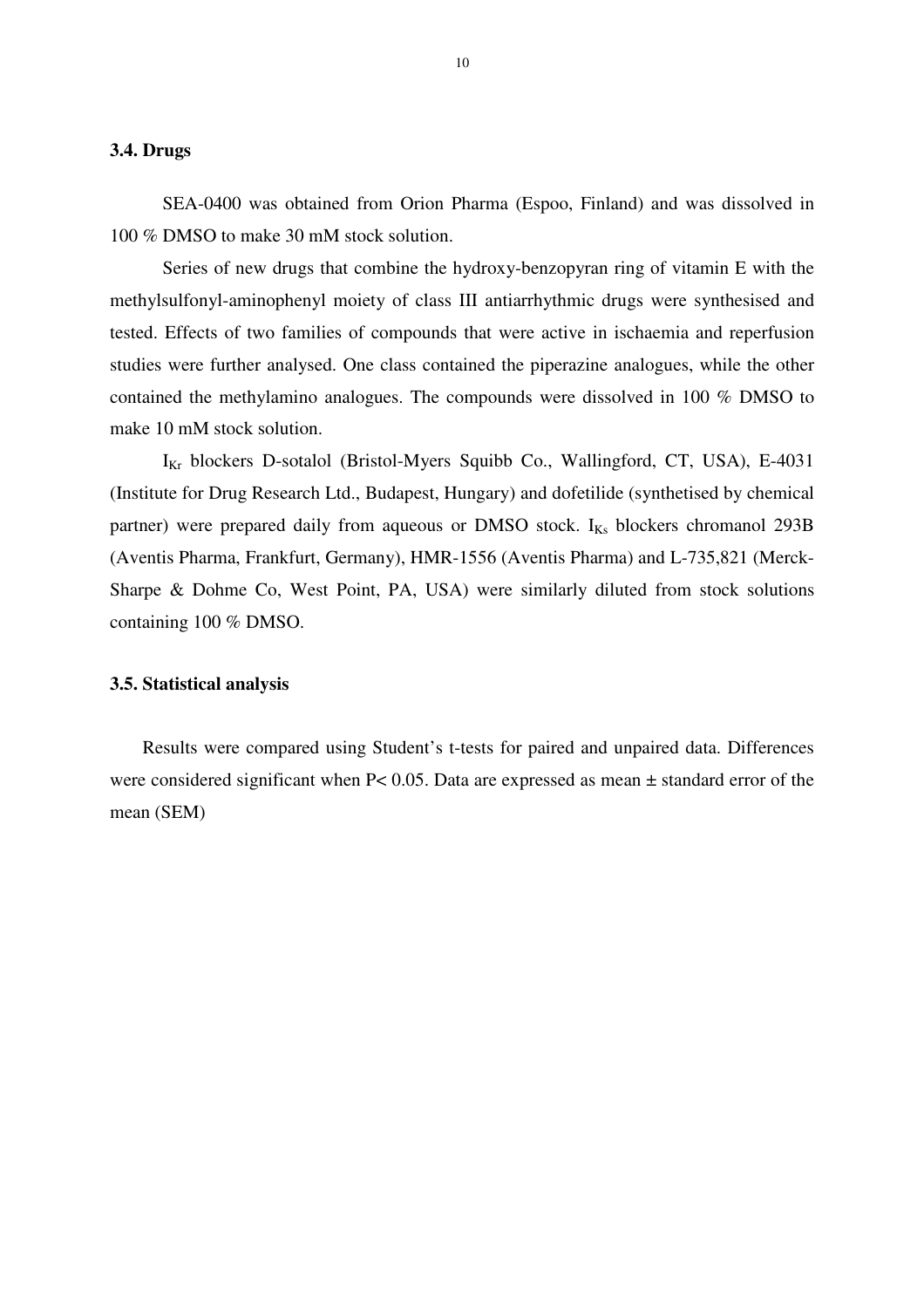# **4. Results and conclusions**

The main findings and the conclusions of the present thesis are as follows:

**1.** The effect of SEA-0400, a newly developed NCX inhibitor devoid of  $I_{C<sub>2</sub>}$  blocking property, on the formation of EAD and DAD in the dog ventricular muscle and Purkinje fibers was investigated. Evidence has been obtained for the NCX inhibitory activity of SEA-0400 and its potency to suppress elementary arrhythmogenic phenomena, such as EAD and DAD. Considering the pros and contras, further research is needed with both *in vitro* and *in vivo* methods to elucidate the potential therapeutic targets and, in a wider sense, the possible beneficial effect of specific NCX inhibition [**I**].

**2.** We synthesized and studied a series of compounds combining the hydroxy-benzopyran ring of vitamin E with the methylsulfonyl-aminophenyl moiety of class III antiarrhythmic drugs. These drugs were the piperazine analogues (5a-5e) and methylamino analogues (19a and 19b). Among piperazine derivatives, compounds 5c and 5e suppressed reperfusion tachycardia, while compound 5e reduced premature beats and MDA content, combining antiarrhythmic and antioxidant properties. Methylamino derivative 19a exhibited antioxidant activity and reduced premature beats, and induce a fast recovery of the heart during reperfusion. Compounds 5c, 19a and 19b facilitated the recovery of QRS and QT intervals during reperfusion, to the normal values. The cardioprotective compounds 5c-5e and 19a-19b do not induce excessive lengthening of the action potential, exhibiting moderate class III antiarrhythmic actions [**III**].

**3**. We studied the cellular electrophysiological effects of SZV-123 a new amiodarone-like antiarrhythmic compound that combine Class IB+III actions, in isolated dog and rabbit cardiac muscle. SZV-123 lengthened repolarization in a frequency independent manner, and decreased  $V_{\text{max}}$  only at faster rates than physiological. This property of the SZV-123 can be related to the Class I/B type sodium channel blocking effect. The frequency dependent Class I sodium channel blocking of the SZV-123 can be associated with a mexiletine-like fast restoration kinetics therefore it can be expected to decrease the conduction velocity only at frequencies higher than physiological. It can be concluded that SZV-123 indeed possesses an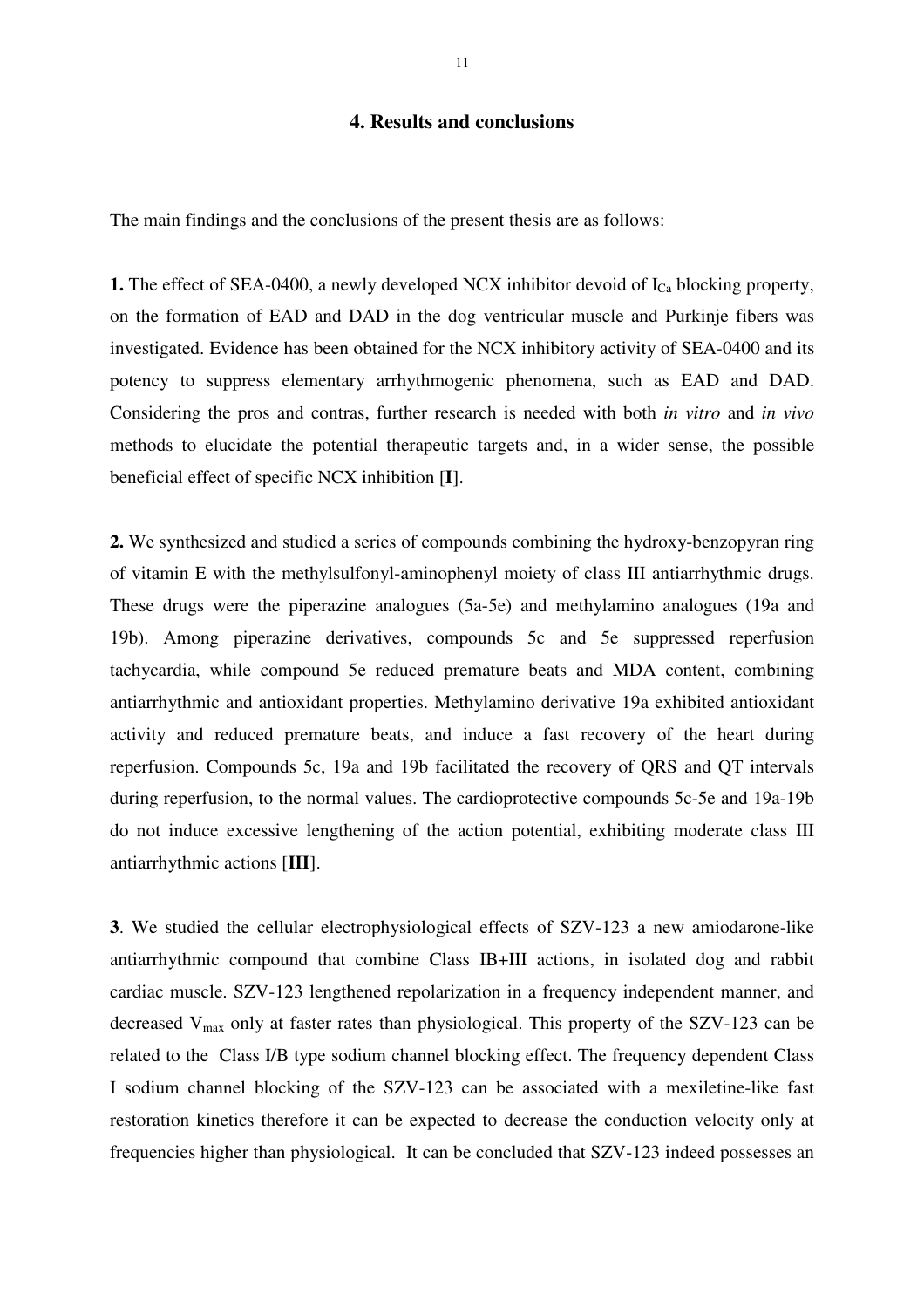amiodarone-like multichannel blocking (Class  $I/B + III$ ) antiarrhythmic effects, therefore this molecule is promising for treatment of ventricular arrhythmias.

**4.** The role of  $I_{Kr}$  and  $I_{Ks}$  were examined in human cardiac preparations from the hearts of individuals without heart disease.  $I_{Ks}$  current in the absence of sympathetic stimulation plays no obvious role in altering action potential repolarization and QT duration at normal heart rates in human ventricular myocytes isolated. However, when human ventricular muscle repolarization reserve is attenuated and sympathetic stimulation is elevated, I<sub>Ks</sub> plays an increasingly important role in limiting action potential prolongation. These findings should not be misconstrued as meaning that  $I_{Ks}$  does not play an important role in the normal heart where sympathetic stimulation is allways present and fluctuating continuously. We also believe, that  $I_{Ks}$  is vitally important in the normal heart where it prevents excessive action potential prolongation in the setting of an elevated sympathetic tone following a single long diastolic interval after the compensatory pause that follows a premature ventricular depolarization, or during bradycardia or when APD is prolonged by other means (eg, by unintentional I<sub>Kr</sub> block, hypothyroidism, or serum hypokalaemia) [II].

**5.** The current density of  $I_{K1}$  is considerably less in human than in the dog and rabbit ventricle, while  $I_{Kr}$  density is about the same in the three preparations. Pharmacological inhibition of  $I_{K1}$ elicits minor changes in the human ventricle, but prolongs ventricular repolarization in the dog and rabbit. Inhibition of  $I_{Kr}$  evokes modest prolongation of repolarization in the dog ventricle, but largely or markedly lengthens it in the rabbit and human, respectively, suggesting an important role of  $I_{K1}$  as part of the repolarization in both species but  $I_{K1}$ contributes more to normal repolarization in the dog and rabbit than in humans. In other words based on experiments in the dog with drugs potentially blocking  $I_{\text{Kr}}/HERG$  channels one can underestimate the expected degree of repolarization lengthening in human. Therefore using dog in certain types of safety pharmacology studies predicting the possible QTc lengthening side effects of various non cardiac drugs has no particular advantage over other animal models like the commonly used rabbit models even if one considers the more similarity the behaviours of the individual channels the better correlation of heart rate between human and large than small mammals [**IV**].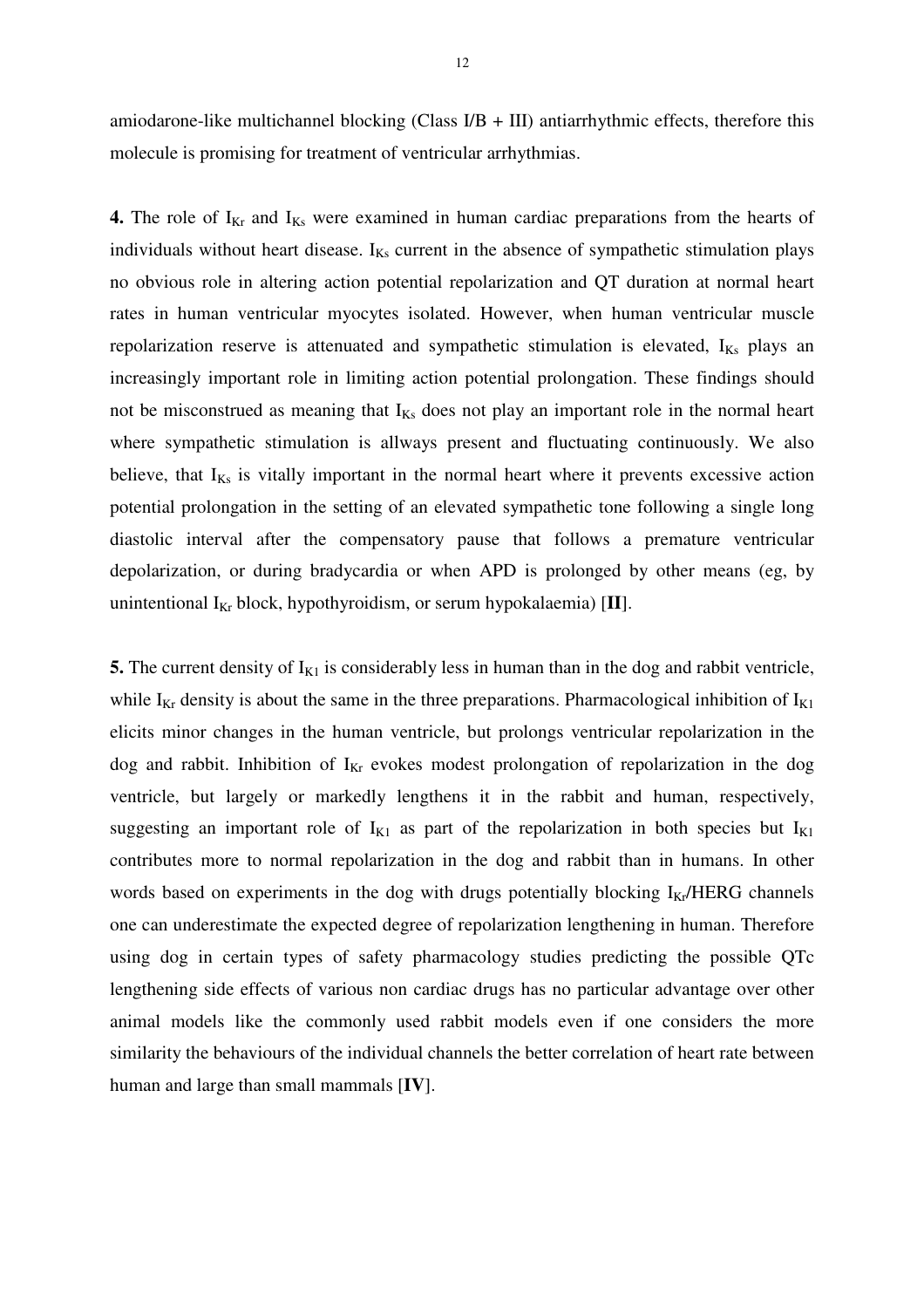# **5. List of publications related to the subject of the PhD Thesis**

## **Full length papers**

**I. Zsolt A. Nagy,** László Virág, András Tóth, Péter Biliczki, Károly Acsai, Tamás Bányász, Péter Nánási, Julius Gy. Papp, András Varró. Selective inhibition of sodium-calcium exchanger by SEA-0400 decreases early and delayed afterdepolarization in canine heart. *British Journal of Pharmacology 2004;* 143, 827−831 IF(2004)=  $3.825$  Nr. citations: 6

**II.** Norbert Jost, László Virág, Miklós Bitay, János Takács, Csaba Lengyel, Péter Biliczki, **Zsolt A. Nagy**, Gábor Bogáts, David A. Lathrop, Julius G. Papp, András Varró. Restricting excessive cardiac action potential and QT prolongation. *Circulation 2005;* 112: 1392-1399

IF(2005): 10.94 Nr. citations: 39

**III.** Maria Koufaki, Christina Kiziridi, Panagiota Papazafiri, Athanasios Vassilopoulos, András Varró, **Zsolt A. Nagy**, Attila Farkas and Alexandros Makriyannis. Synthesis and biological evaluation of benzopyran analogues bearing class III antiarrhythmic pharmacophores.

*Bioorganic & Medicinal Chemistry* 14, 6666-6678, 2006.  $IF(2006) = 2.624$  Nr. citations: 3

## **Quotable abstracts**

**IV.** Norbert Jost, László Virág, Viktória Szőts, Csaba Lengyel, Péter Biliczki, **Zsolt A. Nagy**, György Seprényi, Péter P. Kovács, János Szabad, Julius Gy. Papp, András Varró. Comparison of the contributing effect of the inward rectifier potassium current to repolarization in human, dog and rabbit hearts

*Cardiologia Hungarica,* 36, SupplA, A21, 2006.